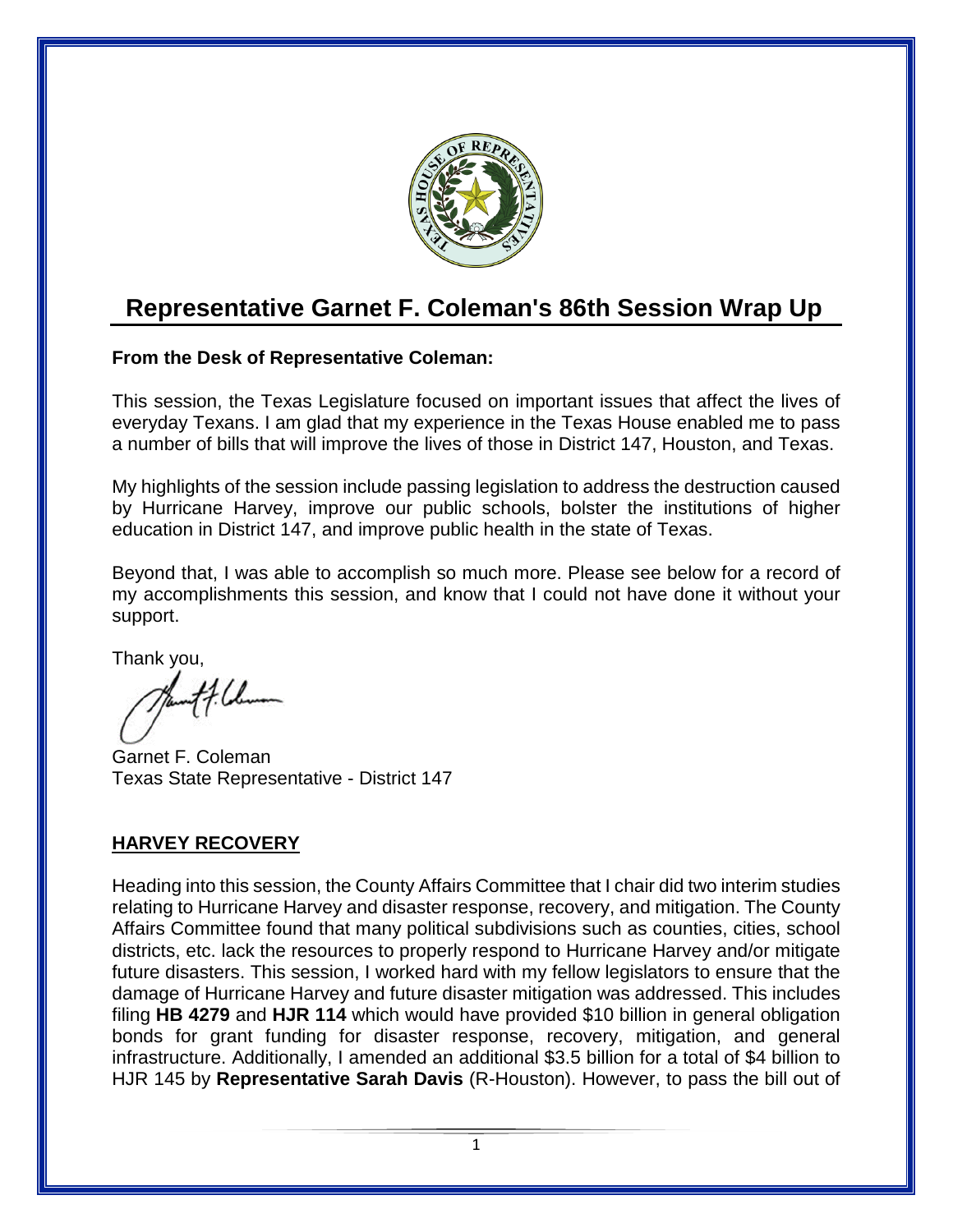the House, the amount was lowered to a total of \$750 million. Regrettably, her HJR with my amended language died in the Senate.

Though my bills did not pass, they influenced the policy that led the Legislature to make more grants and use general obligation bonds to make larger investments. I am proud to be a joint author of **HJR 4** by **Representative Dade Phelan** (R-Beaumont), which, if approved by the voters this November, will authorize the sale of general obligation bonds to fund flood infrastructure to assist in the financing of drainage, flood mitigation, and flood control projects. Additionally, the Legislature provided for [\\$1.7 billion out of the Economic](https://www.texastribune.org/2019/05/26/lawmakers-approve-bill-to-help-fund-floor-control-projects-in-texas/)  [Stabilization Fund](https://www.texastribune.org/2019/05/26/lawmakers-approve-bill-to-help-fund-floor-control-projects-in-texas/) for disaster mitigation and recovery projects.

I was a joint sponsor of **SB 812** (**HB 1842**) by **Senator Eddie Lucio Jr.** (D-Brownsville) that was sponsored in the House by **Representative Senfronia Thompson** (D-Houston). SB 812 helps protect homeowners from having their property unfairly appraised when rebuilding after a natural disaster such as Hurricane Harvey. SB 812 fixes the law to ensure that any homeowner whose property is damaged due to any federally-declared natural disaster and that receives federal funds to help rebuild their home is not unfairly subject to having their repairs deemed "new improvements" under their property tax appraisal. Prior to SB 812, the Legislature had to add each federally-declared disaster one by one. Now, each federally-declared natural disaster will automatically be covered under Texas law. The Governor signed this bill into law on May 7th.

I was a joint sponsor of **SB 289** by **Senator Eddie Lucio Jr.** (D-Brownsville) that was sponsored in the House by **Representative Geanie Morrison** (R-Victoria). SB 289 creates a Disaster Recovery Task force under the General Land Office. This task force will be key to making sure state agencies and local governments are better able to collaborate and work together before, during, and after a disaster. This bill was signed into law on June 10th.

#### **HIGHER EDUCATION**

**HB 826** (**SB 650**) authored by **Representative John Zerwas (R-Richmond) and I,** sponsored in the Senate by **Senator Joan Huffman (R-Houston),** created the **University of Houston College Of Medicine**. The Governor signed this bill into law on May 1st. I started the process of creating the UH College of Medicine in 2015 when I added a rider to the budget to get the ball rolling on a medical school for the University of Houston. In 2017, **Representative Armando Walle** (D-Houston) **and I** worked together to make



*UH Vice Chair Peter Taaffe, Representative Ana Hernandez (D-Houston), UH Student Regent Andrew Teoh, Representative Dennis Paul (R-Houston), Regent Gerald McElvy, UH Chancellor Renu Khator, Representative Garnet Coleman (D-Houston), Representative Armando Walle (D-Houston), Regent Jack Moore, Representative Nicole Collier (D-Ft. Worth), and Representative Mary Ann Perez (D-Houston) on the House Floor on UH Day at the Texas State Capitol*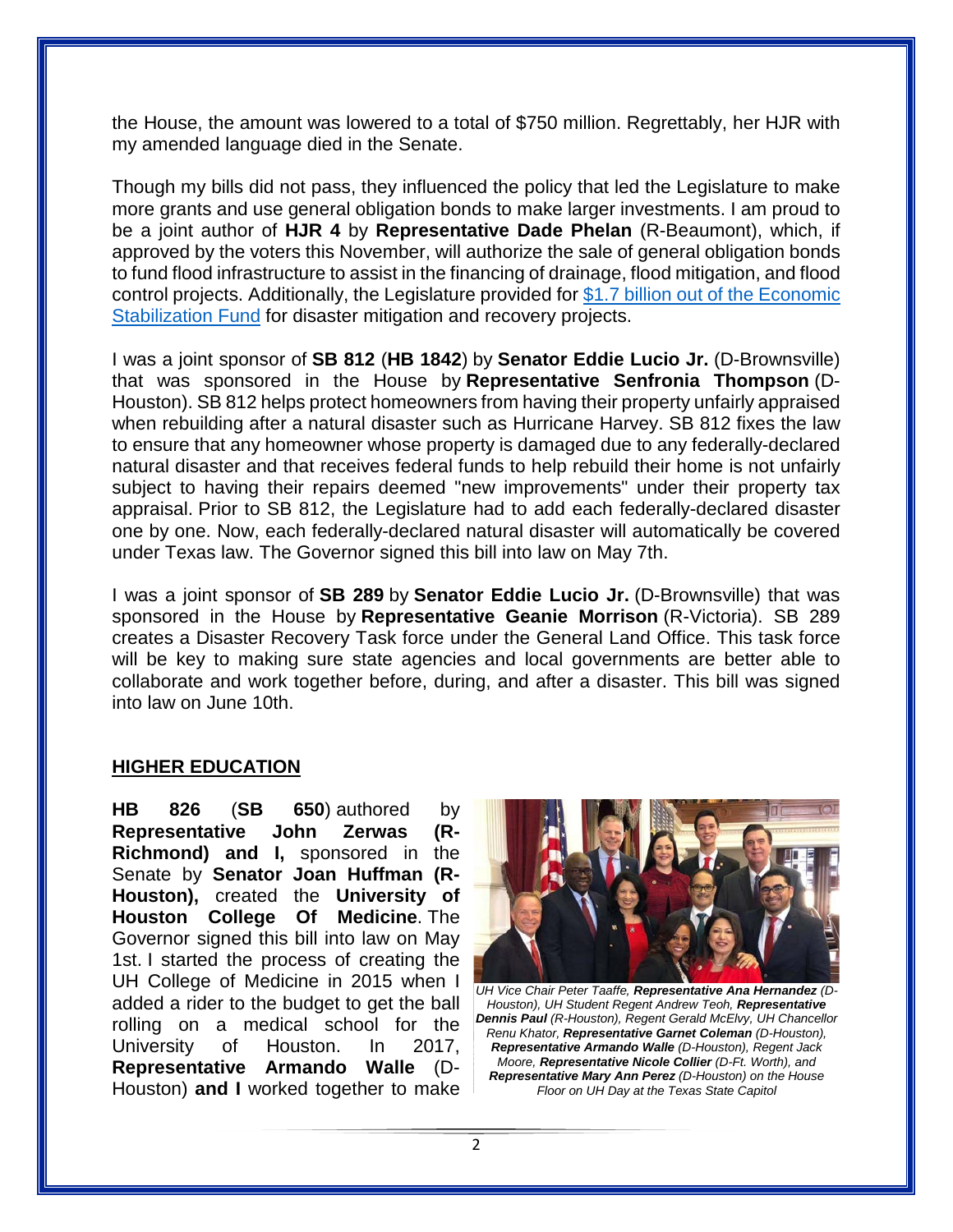sure the UH medical school rider was included in the Texas Budget again. The UH College of Medicine is needed because the population of Houston has grown by nearly 4 million people since the last medical school was established in 1972, and Texas is projected to need another 6,260 primary care physicians by 2030. The UH College of Medicine will integrate with the University's existing health and health-related professions, colleges, and programs to raise the quality of all the programs. Additionally, the College of Medicine will elevate the research capabilities of many of the existing research centers and activities already occurring at the University of Houston. Furthermore, I worked to ensure that the medical school will receive **\$20 million** in state funds next biennium to help with start-up costs.

I authored **HB 1516** (**SB 1198**) that was sponsored in the Senate by **Senator Borris Miles** (D-Houston). HB 1516 removes the requirement that Texas Southern University (TSU) go back to the legislature every five years to get re-approved for a student athletics fee that has already been approved by the student body**.** The athletics fee helps pay for scholarships, coaches, and a vibrant athletics program at TSU. Having a vibrant Tiger athletics program will be key to bringing football back onto campus. The Governor signed this bill into law on June 4th.

I also fought to ensure that TSU would receive **\$16 million out of the Economic Stabilization Fund (ESF)** for maintenance of the university's central thermal plant and site/steam tunnels.

I was able to add **\$45 million** in the state budget to help cover the costs for new facilities for the UH Law Center and the UH Hobby School of Public Affairs. This money will provide the necessary funding to get both projects off the ground. Additionally, I fought for **\$26 million** in funding for the UH System to help cover the costs of Hurricane Harvey recovery.

A part of higher education is skills training, that is why this session **Senator Borris Miles** (D-Houston) **and I** helped direct half a million as part of the Skills Development Grant to the Houston Area Urban League. The Houston Area Urban League will help train a diverse workforce with industry skills consisting of industry-specific modules that cover various trade skills topics, including basic safety and OSHA compliance, industry or trade specific math training, industry or trade specific tools training, basic communication skills, and basic employability skills.

## **PUBLIC EDUCATION**

# *Expanding Full Day Pre-K*

This session, I authored **HB 2081** to expand full day Pre-K. **I have always been a strong proponent of early childhood education. This** includes authoring legislation to fund prekindergarten as far back as 2001, and working in the 1990s to ensure that early childhood development was included as part of the TANF Child Care and Development Block Grant (CCDBG) and that the maximum number of children could qualify. Though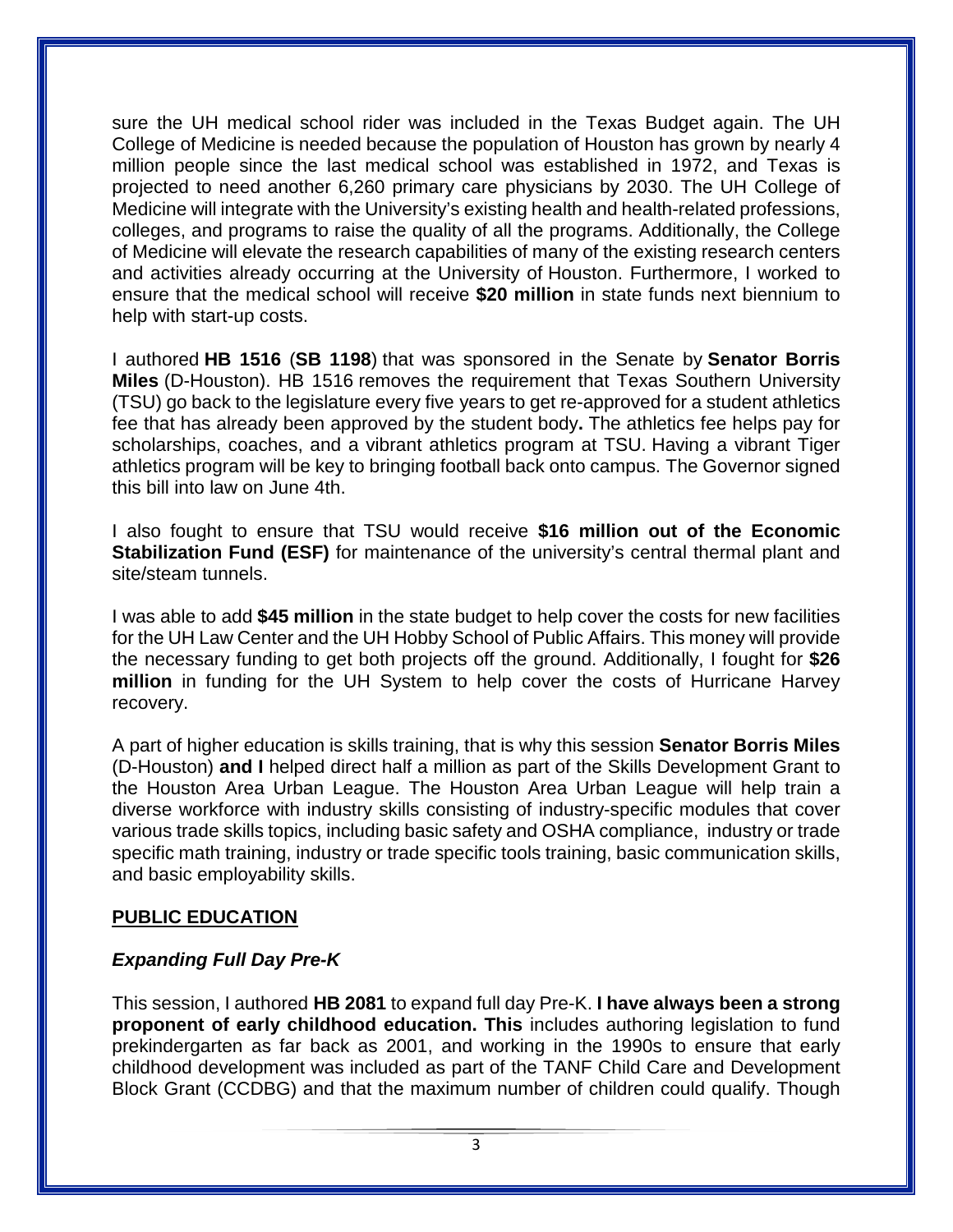my HB 2081 did not pass, full-day Pre-K expansion was included in **HB 3**, which was the major school finance bill of this session by **Representative Dan Huberty** (R-Houston).

I voted for HB 3, which expands state funding for full-day Pre-K to all students that are economically disadvantaged or that are on free and reduced-price lunch. The reason why I have fought for full-day Pre-K is because it is **[key to closing the education](https://garnetcoleman.us8.list-manage.com/track/click?u=c207d67110ebe28590818cbb6&id=f20c967908&e=69fbbb4623)  [achievement gap.](https://garnetcoleman.us8.list-manage.com/track/click?u=c207d67110ebe28590818cbb6&id=f20c967908&e=69fbbb4623)**

In addition to expanding full day Pre-K, HB 3 is also a big win for the Houston Independent School District (HISD). HB 3 lowers the amount HISD has to pay back to the state due to recapture over the biennium from roughly \$700 million to about \$45 million. HB 3 also adds over \$200 million in new funding over the biennium for HISD.

The Governor signed HB 3 into law on June 12th. For a full breakdown of HB 3, please **[click here](https://garnetcoleman.us8.list-manage.com/track/click?u=c207d67110ebe28590818cbb6&id=b81d5aba61&e=69fbbb4623)** to read the report on HB 3 from the Texas Legislative Study Group (LSG), which is the nonpartisan House Caucus that I have chaired since 2009. The LSG is dedicated to advancing sound public policy that benefits **all** Texas families.

## *Making Our Schools Safer*

Key components of **HB 2095** that I authored were included in **Representative Four Price**'s (R-Amarillo) **HB 18** (**SB 913**)**, HB 19** (**SB 914**) and **HB 1070**, all of which I joint authored, and were sponsored in the Senate by **Senator Kirk Watson** (D-Austin). These bills increase the behavioral health resources for students through psychologists, registered nurses, clinical social workers, and a family therapist on campus.

HB 18, 19, and 1070 continue the work I have done since 1995 to improve mental healthcare in Texas including the behavioral health services in our schools. I have continued working on legislation that has provided better behavioral health in schools prior to this session—including during the last interim as chairman of the House Committee on County Affairs. Leading up to this session, the County Affairs Committee looked into what could be done to improve behavioral health in our schools. One of the committee's recommendations was to increase the number of behavioral health professionals at our schools. HB 18, 19, and 1070 help make that recommendation a reality. The Governor signed these three bills into law in June 2019.

**SB 11** by **Senator Larry Taylor** (R-Friendswood) and sponsored by **Representative Greg Bonnen** (R-Friendswood) is an omnibus school safety bill that includes several policies that I worked on this session and in previous sessions. This includes **HB 1623**, which I filed this session to improve behavioral health training accountability and trauma training for teachers. The Governor signed SB 11 into law on June 6th.

I joint sponsored with **Representative John Zerwas** (R-Richmond) **SB 10** by **Senator Jane Nelson** (R-Flower Mound), which creates the Texas Mental Health Care Consortium that passed as an amendment added on to SB 11. The Texas Mental Health Care Consortium brings together psychiatric professionals from higher education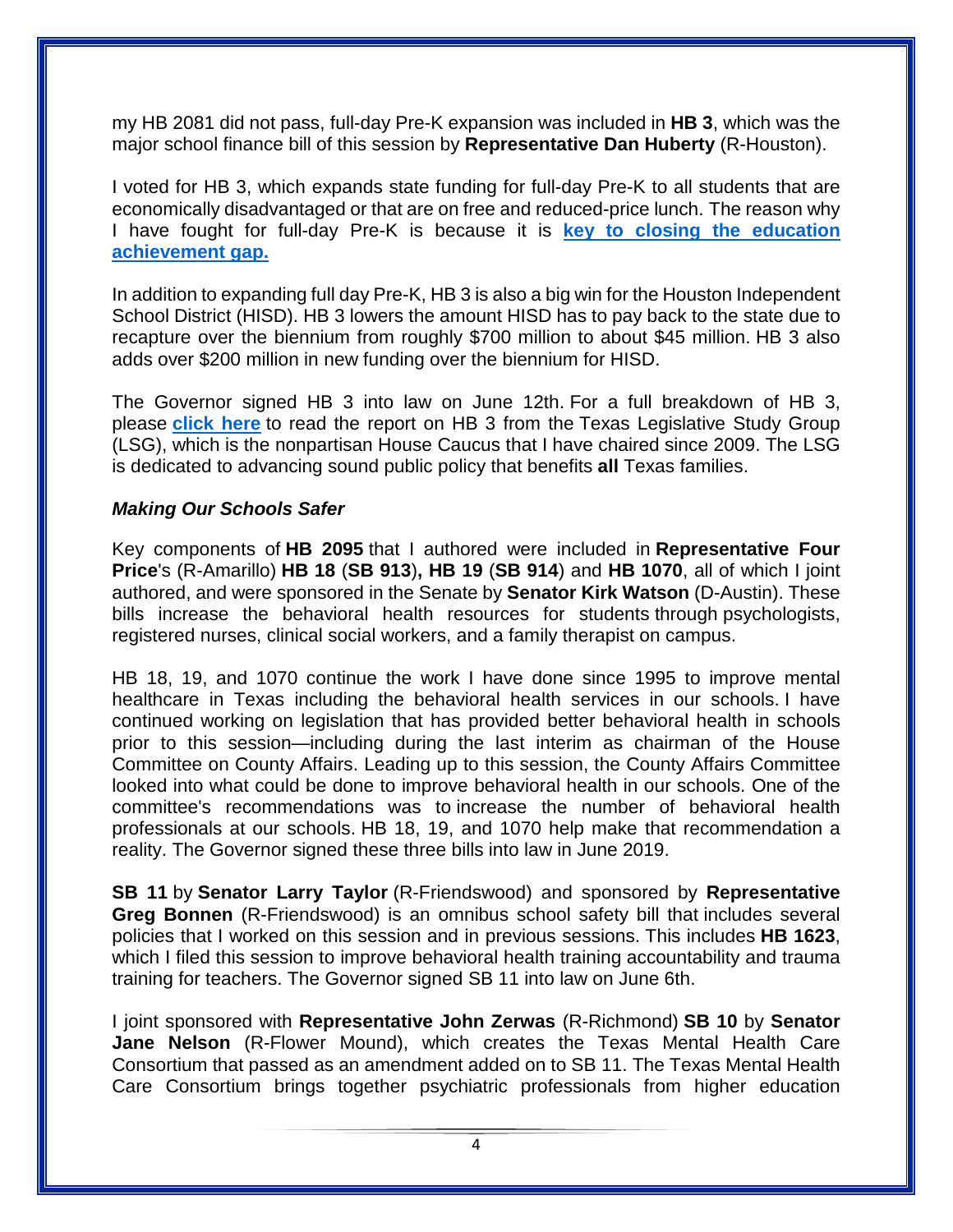institutions and mental healthcare providers to improve access to child mental health services. I added another amendment to SB 11 on the House floor making suicide prevention, intervention, and postvention available for school safety grant funding.

SB 11 continues the work I have done since 2011 to improve behavioral health services in our schools. In 2011, in response to the suicide of Asher Brown who was an openly gay middle school student in the Houston area, I sponsored legislation allowing schools to implement training for their teachers on behavioral health and to refer students who may need help finding appropriate resources. In 2013, I authored legislation that made that training for teachers mandatory. Some of the County Affairs Committee's recommendations were to improve trauma training and ensure schools are held accountable for training their teachers. SB 11 helps make those recommendations a reality.The Governor signed SB 11 into law on June 6th.

I joint authored **HB 906** (**SB 992**) by **Representative Senfronia Thompson** (D-Houston) and sponsored in the Senate by **Senator Beverly Powell** (D-Burleson), which creates a collaborative task force to study public school mental health services. This task force will be vital to building upon the work that I have done over the years to make our schools better able to address the behavioral health needs of our children. This bill was signed in to law by the Governor on June 14th.

# **PUBLIC HEALTH**

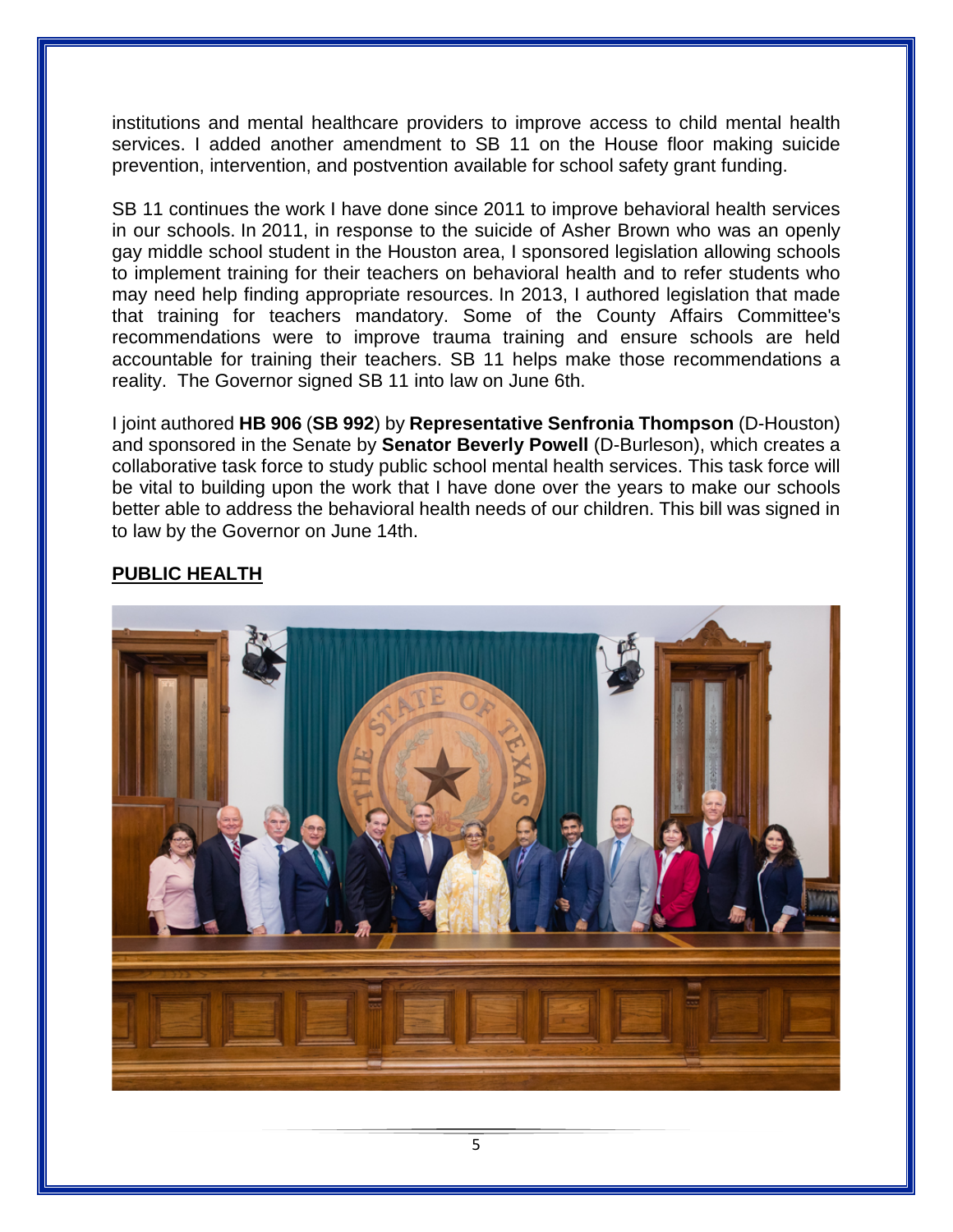**I was honored once again to serve on the House Committee on Public Health for the 14th consecutive session**. The Public Health Committee was made up of 11 House members this year (*from left to right*): Committee Director Milda Mora; **Representative Steve Allison** (R-San Antonio); **Representative J.D. Sheffield** (R-Gatesville); **Representative Bobby Guerra** (D-McAllen); **Representative Bill Zedler** (R-Fort Worth); **Vice Chair John Wray** (R-Waxahachie); **Chair Senfronia Thompson** (D-Houston); **Representative Garnet Coleman** (D-Houston); **Representative Eddie Lucio III** (D-Brownsville); **Representative Four Price** (R-Amarillo); **Representative Lina Ortega** (D-El Paso); **Representative James Frank** (R-Wichita Falls); Committee Clerk Selena Soriano.

I authored **HB 1518** (**SB 349**), which was sponsored in the Senate by **Senator Kel Seliger** (R-Amarillo) to protect young Texans by prohibiting minors (younger than 18) from purchasing over-the-counter cough syrups that contain the drug *dextromethorphan*. I have filed this bill every session since 2015 (85th-HB 1939 and 84th-HB 3066). The bill was finally passed and signed by the Governor on May 17th. The law is effective beginning Sept 1st. "Robotripping" is a serious public health issue in Texas, wherein the drug *dextromethorphan* in over-the-counter cough syrup is mixed with alcohol to create a deadly high. The National Institute on Drug Abuse found that approximately 3.4% of teens abused over-the-counter cough medicines to get high in 2018. The Texas Tribune recently published a story on the importance of this bill, **[which you can read by clicking](https://www.texastribune.org/2019/05/29/texas-passes-law-cough-medicine-dextromethorphan/)  [here.](https://www.texastribune.org/2019/05/29/texas-passes-law-cough-medicine-dextromethorphan/)**

This session, **Governor Greg Abbott** (R-Texas) requested that I author **HB 4289** (**SB 2256** by **Senator Lois Kolkhorst** (R-Brenham), creating a safety net for Local Provider Participation Funds (LPPFs). LPPFs allow local public and non-profit hospitals to pool their money together and receive matching funds from the federal government to help pay for medical costs. LPPFs became a funding option in 2013, and since then every one that has been approved has gone through the County Affairs Committee that I chair. After this legislative session, 28 cities and counties have specific legislative authority to create an LPPF. HB 4289 is important because it creates a safety net for LPPFs that don't get federal government approval or get voided for one reason or another.

HB 4289 also authorizes local providers to use a standardized LPPF model as a fall back. Now, they do not have to forgo federal matching funds if the federal government voids their LPPF while the Legislature is out of session. These additional LPPF dollars go towards ensuring that the local providers can provide care. It was vitally important that we passed this bill this session because the billions of dollars Texas receives through the 1115 Transformation Waiver are set to expire soon. The Governor signed HB 4289 into law on June 10th.

**HB 3459** (**SB 2022**) that I authored, sponsored in the Senate by **Senator Borris Miles** (D-Houston), creates the Harris County LPPF. These additional funds will ensure that the Harris County Health System can provide care to those in need. This bill was signed into law on May 24th by the Governor. I was also a joint sponsor with **Representative Abel**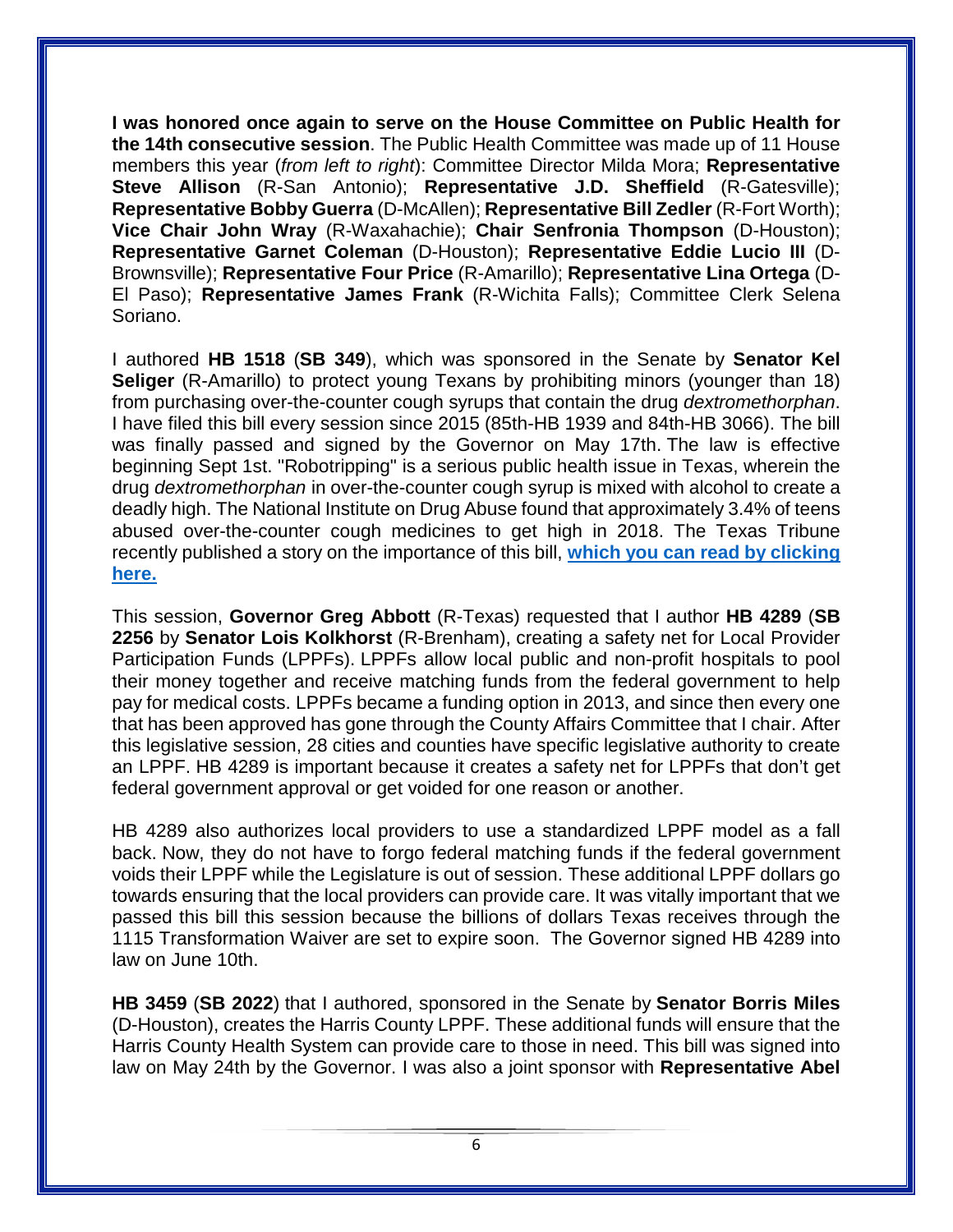**Herrero** (D-Corpus Christi) of **SB 2315** by **Senator Chuy Hinojosa** (D-Brownsville), which created the Nueces County LPPF.

**HB 2477** (**SB 1196**) that I authored, sponsored in the Senate by **Senator Borris Miles**  (D-Houston), gives hospital districts - including the Harris Health System - more control and flexibility over the implementation of their retirement plans. This bill was signed into law by the Governor on June 14th.

I was a joint author of **HB 2755** by **Representative Four Price** (R-Amarillo) and sponsored in the Senate by **Senator Carol Alvarado** (D-Houston), which allows local public health districts to recover the cost of inspecting and licensing food vendors in their locale. Under the old law, local public health districts were arbitrarily limited on what they could charge for the inspection and licensing of food vendors. This was causing the local public health authority to lose money by providing a vital public service. HB 2755 allows the local authority to charge an amount to cover the cost of the service they are providing. This bill will help ensure that the food the public buys from restaurants and food trucks is safe for consumption. This bill went through the County Affairs Committee that I chair, was signed by the Governor on June 5th, and goes into effect on September 1st of this year.

## *Access to Care*

This session, I continued to fight for Medicaid expansion in Texas. I was part of **President Obama's** State Legislators for Health Reform, which was a working group of 32 state legislators which helped write, pass, and implement the Affordable Care Act (ACA). **For the 4th session, I authored a bill to expand Medicaid in Texas.** My **HB 565** would have expanded Medicaid in Texas and codified important ACA protections into Texas law. It received a hearing, but regrettably did not get voted out of committee.

Since its formation in 2008, the Cancer Prevention and Research Institute of Texas (CPRIT) has made a tremendous impact on cancer research and prevention in the state of Texas, including helping fund the work of James Allison who won the Nobel Prize for Medicine last year. CPRIT was originally funded with \$3 billion in bonds. Those bonds are now running out, so the Legislature passed **HJR 12** by **Representative John Zerwas** (R-Richmond) that I proudly joint authored. HJR 12 will authorize another \$3 billion in bonds to be sold to continue to fund CPRIT. The final decision will be up to the voters this November.

**HB 29** (**SB 732**), which I joint authored with **Representative Ina Minjarez** (D-San Antonio) and sponsored in the Senate by **Senator Bryan Hughes** (R-Mineola), allows patients to see a physical therapist without needing to get a referral first from their primary care physician. This bill will save patients time and money. It was signed by the Governor on June 14th, and takes effect on September 1st.

**HB 278** (**SB 311**), which I joint authored with **Representative Tom Oliverson** (R-Houston) and sponsored in the Senate by **Senator Charles Perry** (R-Lubbock), provides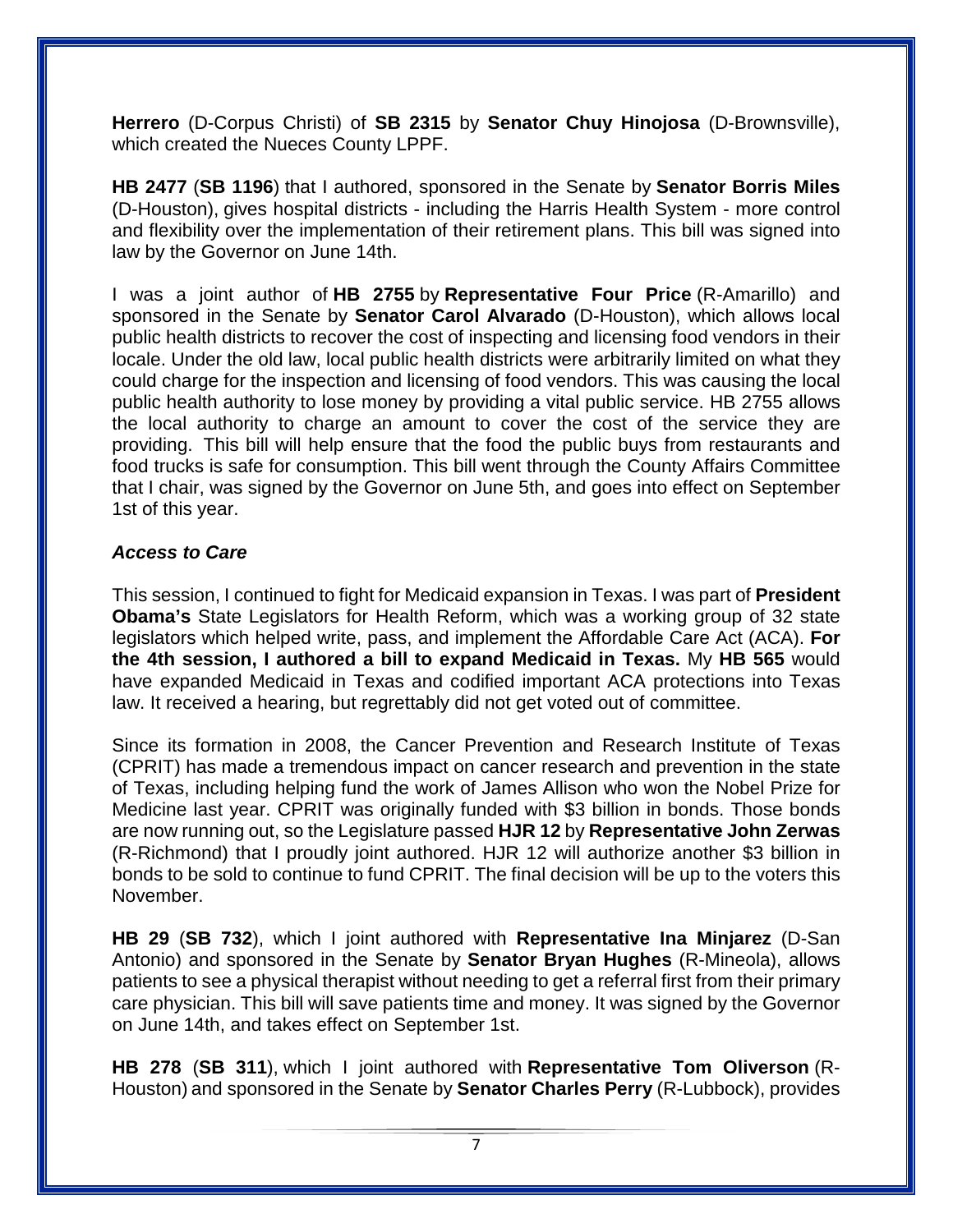additional flexibility for physicians and the advanced practice registered nurses (APRN) or physician assistants (PA) working with them. This bill was signed by the Governor on May 16th and becomes effective on September 1st. Generally in Texas, only physicians have prescriptive authority. However, physicians are allowed to delegate prescriptive authority to the APRNs and PAs working with them. Before HB 278 was passed, this system was rigged to create unnecessary barriers to the effective delegation of prescriptive authority. HB 278 helps streamline the prescriptive authority agreements by removing barriers so that medical teams are better able to meet the demands of their patients and help people get better.

I was a joint sponsor with **Representative Tom Oliverson** (R-Houston) of **SB 1096** (**HB 3685**) by **Senator Charles Perry** (R-Lubbock), which will help minimize delays and denials due to red-tape for those in the Medically Dependent Children Program (MDCP) which serves approximately 5,600 children and young adults under the age of 21. Removing these unnecessary barriers will ensure these children get the medications they need without undue delay. This bill was signed by the Governor on June 10th.

My **HB 2593** was amended onto **HB 2847** by **Representative Craig Goldman** (R-Fort Worth). It clarifies the regulation of podiatry and allows podiatric medical assistants to practice under podiatrists. This amendment was necessary to clean up some inconsistencies that had risen from the licensing of podiatry being moved from the Texas Medical Board to the Department of Licensing and Regulation a few years ago. The Governor signed HB 2847 on June 14th, and it will be effective September 1st.

I joint authored **HB 3703** by **Rep. Stephanie Klick** (R-Fort Worth) expanding the Texas Compassionate Use Program (TCUP), which allows for the use of cannabidiol (CBD) oil that contains only 0.5% or less tetrahydrocannabinol (THC). **I have supported the medical use of marihuana since 2007** when I joint authored HB 1534 by Representative Elliot Naishtat (D-Austin), which would have created an affirmative defense to prosecution for those using medical marihuana. HB 3703 builds upon the work we did in 2015. In 2015, I was proud to joint author HB 892 by Rep. Klick that passed as SB 339 by Senator Kevin Eltife (R-Tyler) to create TCUP. SB 339 allowed the growth and dispensation of CBD oil, an oil extracted from the cannabis plant, for use in treating Texas residents diagnosed with intractable epilepsy for the first time. These individuals are at a higher risk for a shortened life span, excessive bodily injury, neurophysiological and mental health impairment, and social disabilities. They experience dozens or more severe seizures each week. The original 2015 bill made this low-THC oil available to the estimated 149,000 Texans living with this illness.

**This year, HB 3703 expands TCUP to cover more diseases and disorders,** such as multiple sclerosis, amyotrophic lateral sclerosis (ALS), autism, terminal cancer, or an incurable neurodegenerative disease. It also includes privacy protections for the physicians enrolled in the cannabis provider registry and lowers the number of physicians whose recommendation is required for a patient to receive a low-THC cannabis prescription from two to one. This bill was signed into law on June 14th.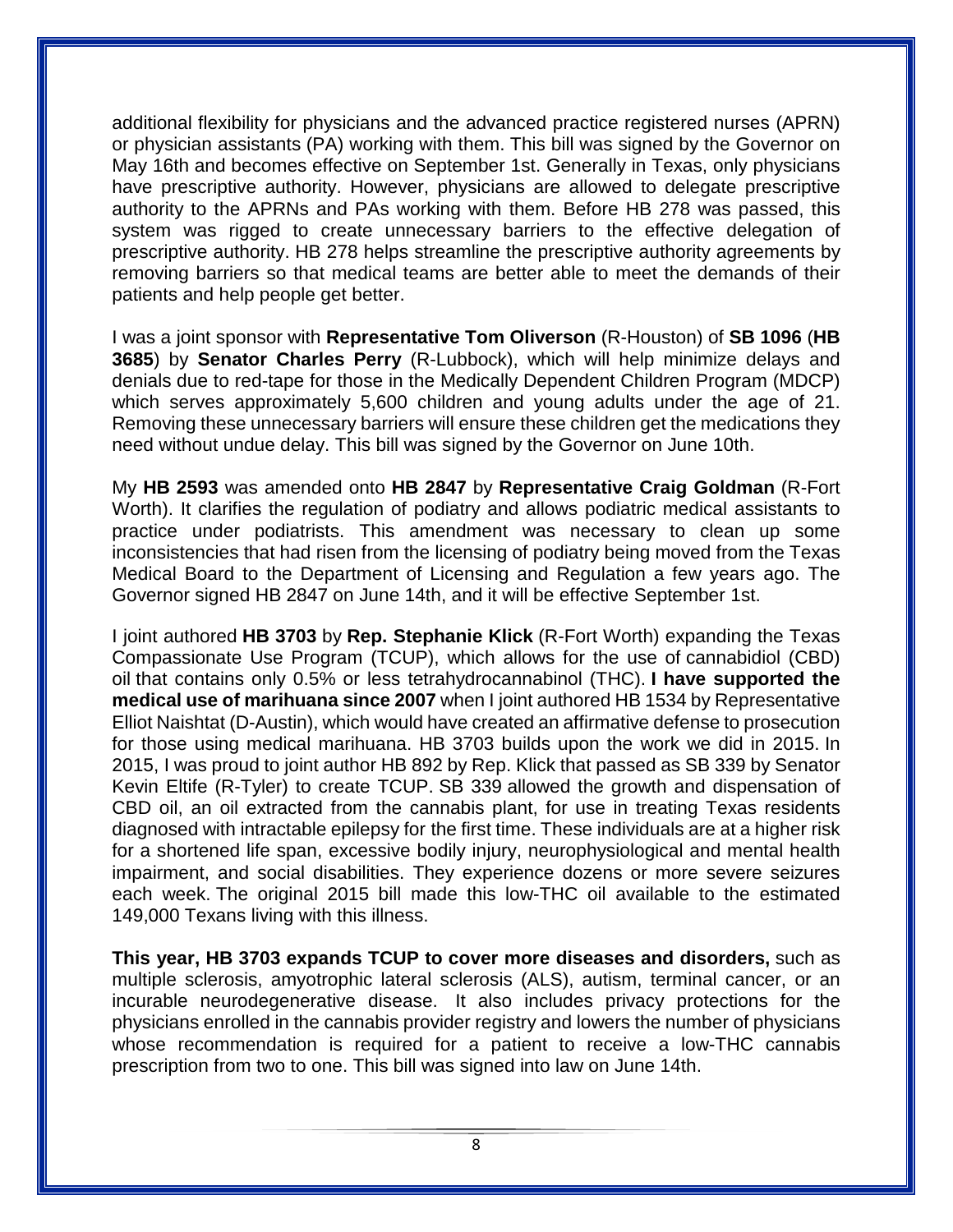## *Easing the Medicaid Appeals Process*

This session, I worked with **Representative J.D. Sheffield** (R-Gatesville) to bring uniformity to the Medicaid appeals process. We had an amendment added to **SB 2138** by **Senator Chuy Hinojosa** (D-McAllen), sponsored by **Representative Sarah Davis** (R-Houston), to ensure that hospitals, the Office of the Inspector General, and the Medical Appeals Unit are all using the same Federal Coding Guidelines with regard to hospital utilization reviews and audits. The Governor signed SB 2138 as amended into law on June 10th.

# **CRIMINAL JUSTICE**

**HB 2079** was authored by me and sponsored in the Senate by **Senator Borris Miles** (D-Houston). **This bill was signed by the Governor on May 24th** and becomes effective on September 1st. I filed this bill in response to a child victim of gun violence in Houston, named Sir Romeo. Thankfully Sir Romeo survived the gunshot wound, but after multiple surgeries, he and his family are unable to afford to move out of the home where the incident happened. **HB 2079 allows a child who is a victim of a murder attempt to be eligible to receive a one-time-only assistance payment as part of the state's crimevictim's compensation fund.** ABC 13 Houston, which has covered Sir Romeo's story since it happened, recently published a piece on the passage of HB 2079. **[Click here](https://abc13.com/society/legislation-attempts-to-change-the-law-after-4-year-old-shot/5309771/) to [read.](https://abc13.com/society/legislation-attempts-to-change-the-law-after-4-year-old-shot/5309771/)**

# *Sandra Bland Act*

During the interim before the 86th Regular Legislative Session, the County Affairs Committee that I chair met 3 times to discuss the implementation of the Sandra Bland Act and what additional steps needed to be made. Based on the recommendations from those hearings, I authored **HB 4468** and **HB 4571**. HB 4571 contained parts of the Sandra Bland Act that did not pass last session. Although once again these policies did not pass, many recommendations that were included in **HB 4468 passed as a follow-up bill to the Sandra Bland Act**.

I authored **HB 4468** this session, which made several improvements to our criminal justice system. HB 4468 was joint authored by **Representative Nicole Collier** (D-Fort Worth) and **Representative Yvonne Davis** (D-Dallas), and sponsored in the Senate by **Senator John Whitmire** (D-Houston). HB 4468 contains the following policies: fixing mental health transportation language; strengthening the Texas Commission on Jail Standards oversight of privately operated jails; expanding the prisoner safety fund to jails with 288 beds or fewer from 96 beds or fewer; allowing for in-kind contributions for healthy community collaboratives and lowering the match amount for rural counties from a dollar for a dollar to a quarter for a dollar; requiring jailers to be enrolled in basic training within 90 days of receiving their temporary license; and preventing a temporary jailer from becoming a supervisor.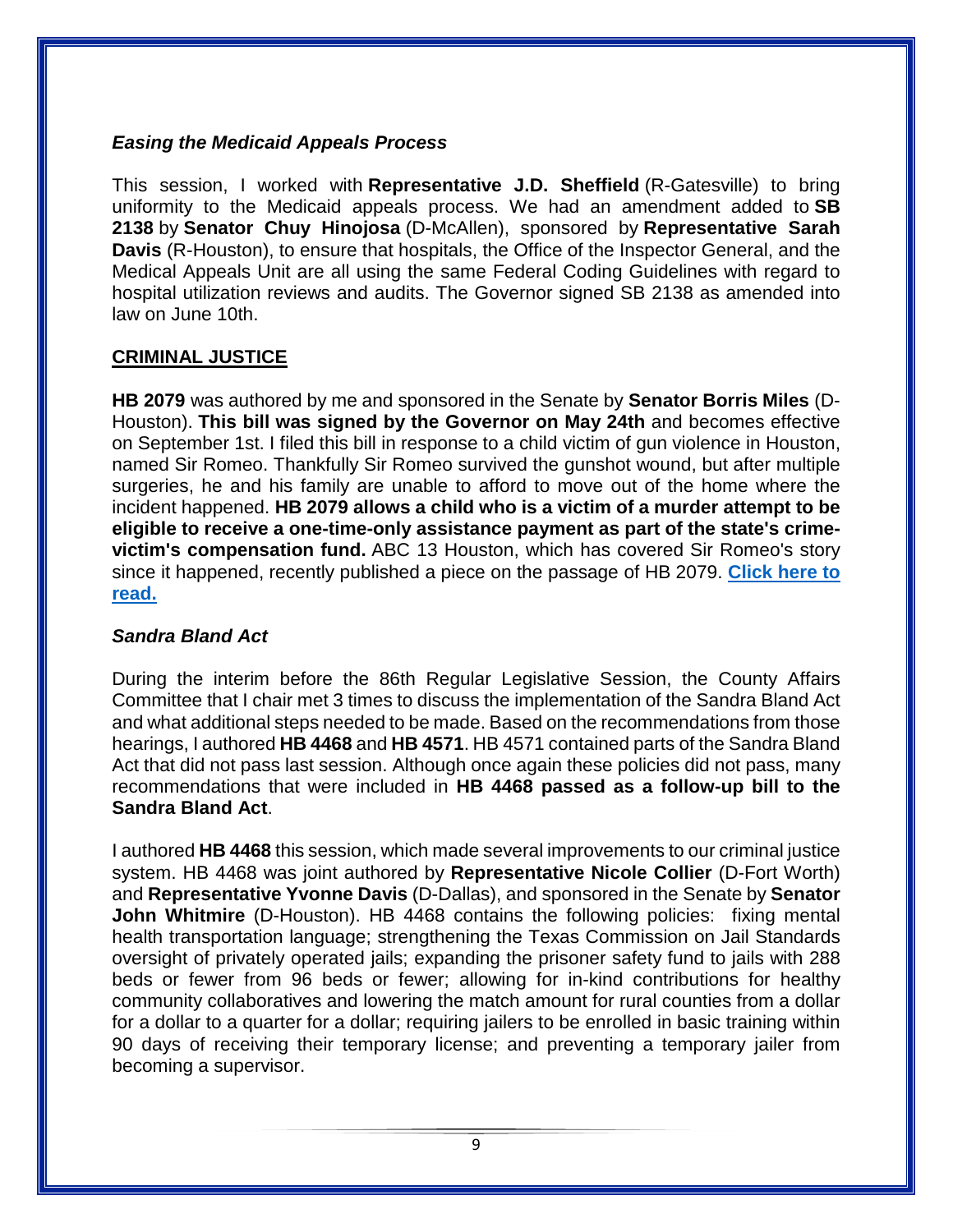One of the key policies from the Sandra Bland Act that did not pass last session or this session would limit the arrests for fine-only offenses. Thanks to the Sandra Bland Act that I passed last session, the Legislature better understands that this is a serious problem that disproportionately affects people of color. This session, **Representative Joe Moody** (D-El Paso), **Representative James White** (R-Hillister), **Representative Senfronia Thompson** (D-Houston), **and I** made multiple efforts to limit arrests for fine-only offenses. Those efforts included a bill I authored, **HB 4571**, a bill I joint authored by Rep. White, **HB 2754**, and an amendment by Rep. Moody to **SB 815** which I joint sponsored and passed out of the House. Regrettably, our efforts died in the Senate, but I will continue to work on this issue.

I was a joint sponsor of **SB 632** by **Senator Lois Kolkhorst** (R-Brenham). This bill helps promote communication between local law enforcement and those in the community who coordinate the services offered by Local Mental Health Authorities (LMHAs). This bill will help people who need help get diverted away from jails and into treatment instead. The Governor signed this bill on June 10th.

# **LGBTQ RIGHTS**

I have always been a supporter of LGBTQ rights. **In 1999, I authored HB 2489 which attempted to prevent discrimination based on sexual orientation**. To this day I continue to fight for LGBTQ rights, and this session I filed 3 bills aimed at better protecting our LGBTQ community. Despite my bills not passing, it is important to continue to bring attention to these issues because Supreme Court Judges read newspapers, too.

**HB 2089** would allow people to ensure their state-issued IDs reflect their correct gender identity. **I have filed this bill for the last 7 sessions**. Right now, Texas courts have the authority to correct inaccurate vital statistic information. Problematically, no statutory guidelines exist for courts receiving petitions to correct the vital statistic information of a person who has received treatment from a physician due to identifying as a gender other than the gender indicated on that person's driver's license, birth certificate, or other official document. This lack of statutory guidelines has resulted in a patchwork of different procedures around the state with different jurisdictions developing different documentation requirements, affidavits and procedures. This creates a barrier to people

seeking to correct their vital statistic information and increases legal costs. A standard process would ensure fair treatment for all Texans seeking to correct their vital statistic information. HB 2089 received a public hearing in the Public Health Committee, but was not voted on.

**HB 1513** aimed to protect victims of crimes committed based on bias against the victim's gender identity or expression. **I have filed this bill for the last 7 sessions**.

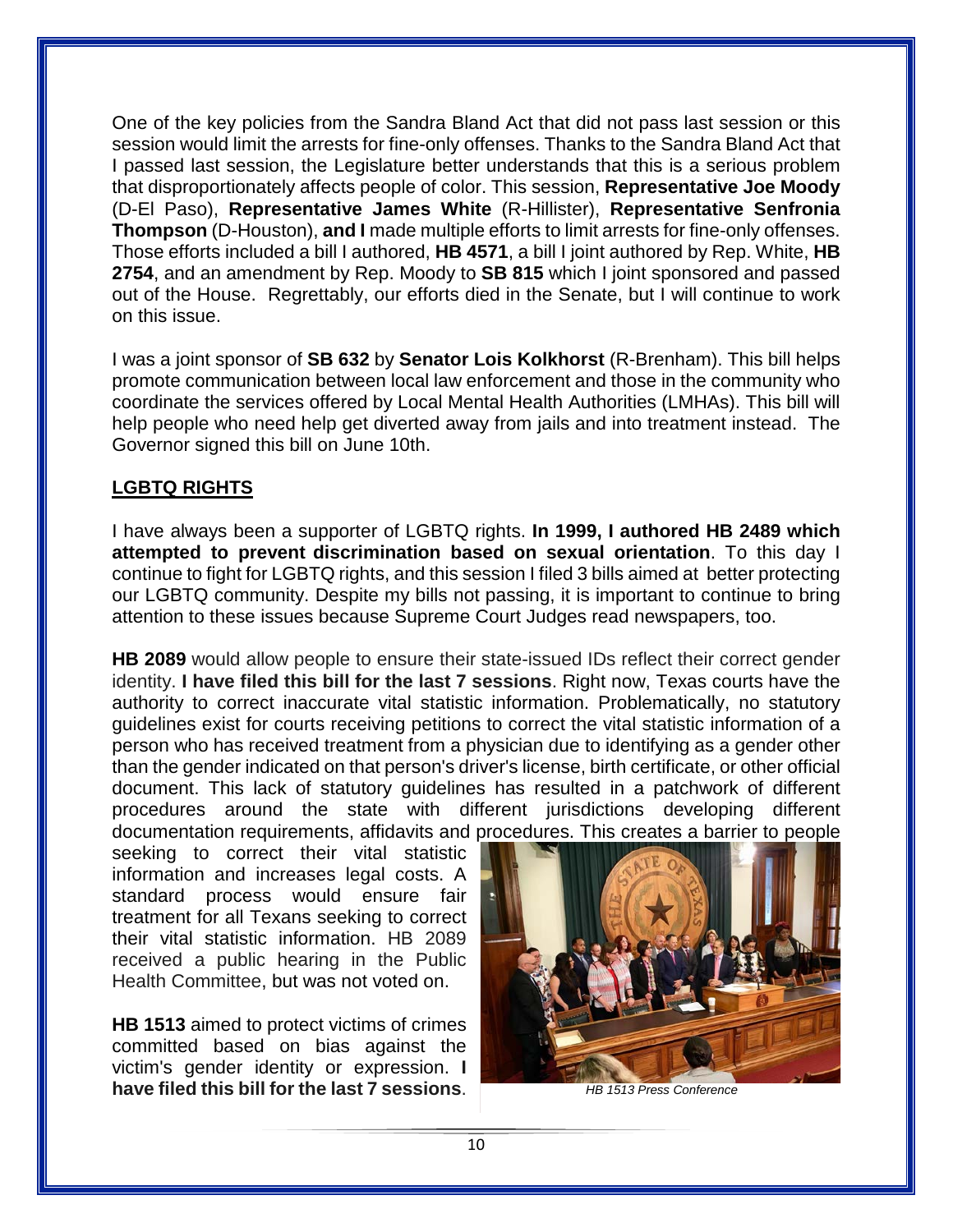The Texas Legislature passed the "James Byrd, Jr. Hate Crimes Act" allowing trial courts to impose stiffer penalties for crimes committed due to bias against the victims' real or perceived "race, religion, color, sex, disability, sexual preference, age, or national origin." Gender identity or expression should be added to this current list of attributes because, like the currently listed attributes, it is a universal trait that has historically been a target for widespread and systemic discrimination and violence in our culture. HB 1513 received a public hearing in the House Committee on Criminal Jurisprudence. The morning before HB 1513's hearing I led a press conference that featured members of the Texas House LGBT Caucus and trans advocates. You can watch a replay of the press conference by [clicking here.](https://www.facebook.com/txlgbtqcaucus/videos/vb.225717861712646/890296274641991/?type=2&theater) Regrettably, HB 1513 was not voted out of committee.

**HB 1512** aimed to repeal an unconstitutional statute in the Texas Penal Code. Currently, Texas Penal Code 21.06 lists "homosexual conduct" as a misdemeanor crime, despite being ruled unconstitutional by the United States Supreme Court in 2003. Although unenforceable, 21.06 remains on the books. **I have attempted to remove this unconstitutional statute for the past 8 sessions**. HB 1512 seeks to repeal the statute so the written law reflects what is constitutional. It was referred to the House Committee on Criminal Jurisprudence. HB 980 by Representative Michelle Beckley was almost identical to our bill, so I became a joint author on her bill. HB 980 received a hearing in the Criminal Jurisprudence Committee, but was left pending.

# **COUNTY AFFAIRS**